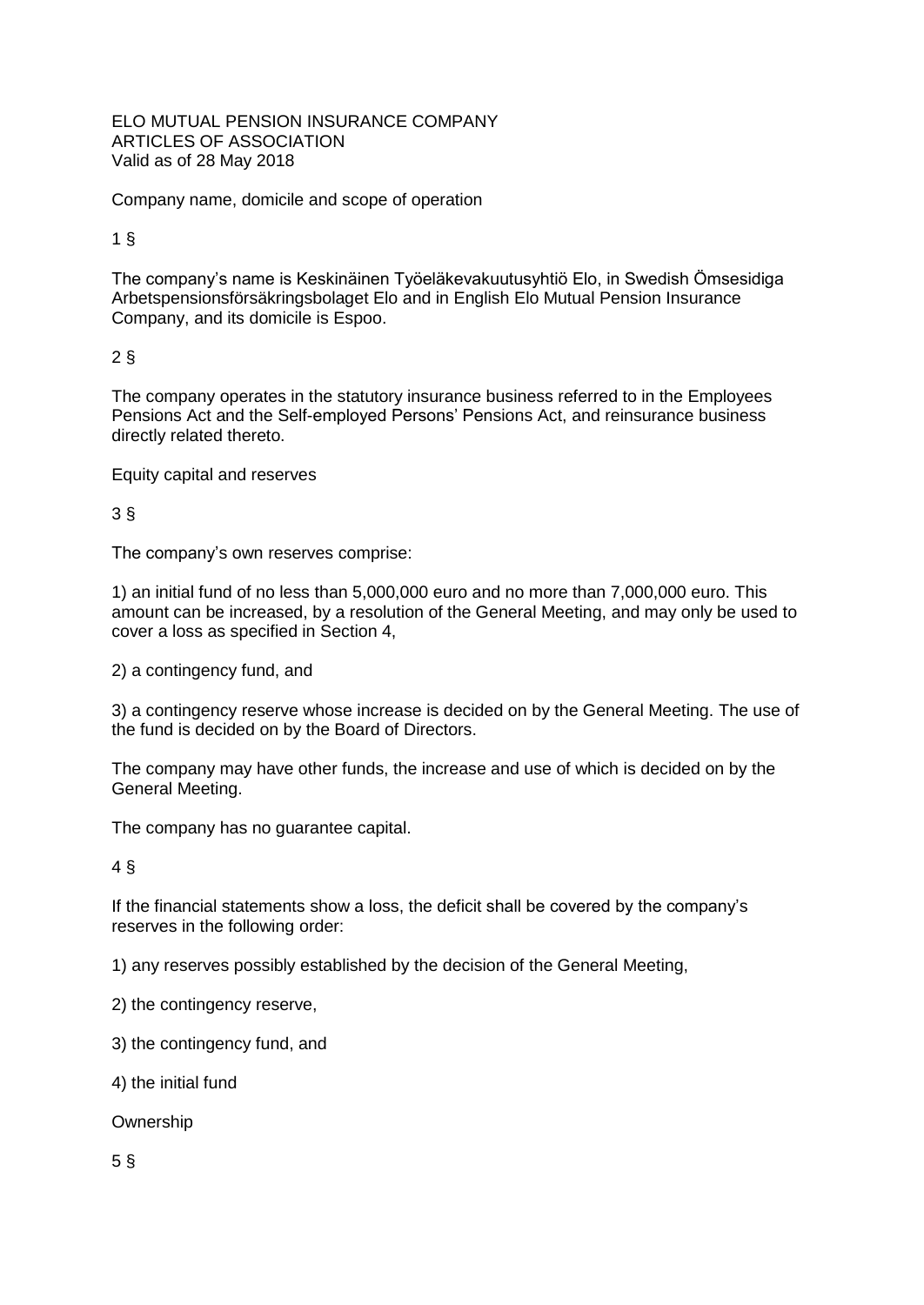The company's owners (shareholders) are:

1) policyholders, that have a valid insurance policy with the company in accordance with the Employees' Pensions Act (TyEL),

2) policyholders, that have a valid insurance policy with the company in accordance with the Self-employed Persons' Pensions Act (YEL),

3) the insured, jointly, who are covered by each insurance policy under the Employees Pensions Act (TyEL) that was taken out by a particular policyholder and is valid in the company.

The reinsurance policyholders are not considered owners of the company.

6 §

The owners shall not be liable for the company's commitments.

#### Board of Directors

7 §

The company's administration and appropriate arrangement of operations are taken care of by the Board of Directors which comprises a minimum of ten (10) and maximum of sixteen (16) ordinary members and a minimum of four (4) and maximum of eight (8) deputy members.

The Board of Directors shall include representatives of the policyholders and the insured who are elected from among the persons proposed by major central labour market organisations representing employers and employees. The representatives elected from among those persons proposed by major central labour market organisations representing employees shall be a minimum of one third of the members of the Board of Directors and the representatives elected from among those persons proposed by major central labour market organisations representing employers shall be a minimum of one sixth of the members of the Board of Directors. This provision of the Articles of Association shall be applied, for the first time, in connection with the election of members to the Board of Directors in 2020 and onwards.

If a member or deputy member of the Board of Directors resigns during the term, a new member shall be elected to replace him/her for the remainder of the term.

The Board of Directors elects a Chairman from among themselves for one calendar year at a time. The Board of Directors may elect more than one Deputy Chairman, in which case one (1) of the Deputy Chairmen shall be elected to serve as First Deputy Chairman. If the person put forth by the representatives of the insured was not elected as Chairman of the Board of Directors, that person shall be elected to be the First Deputy Chairman.

The members and deputy members of the Board of Directors are elected for a term lasting (3) calendar years.

The Board of Directors convenes by invitation of the Chairman, or of the Deputy Chairman if the Chairman is prevented from doing so, and constitutes a quorum when more than half of the members are present. When deciding on or preparing a proposition regarding a merger, transfer or receipt of an insurance portfolio, distribution of profit or the investment plan, the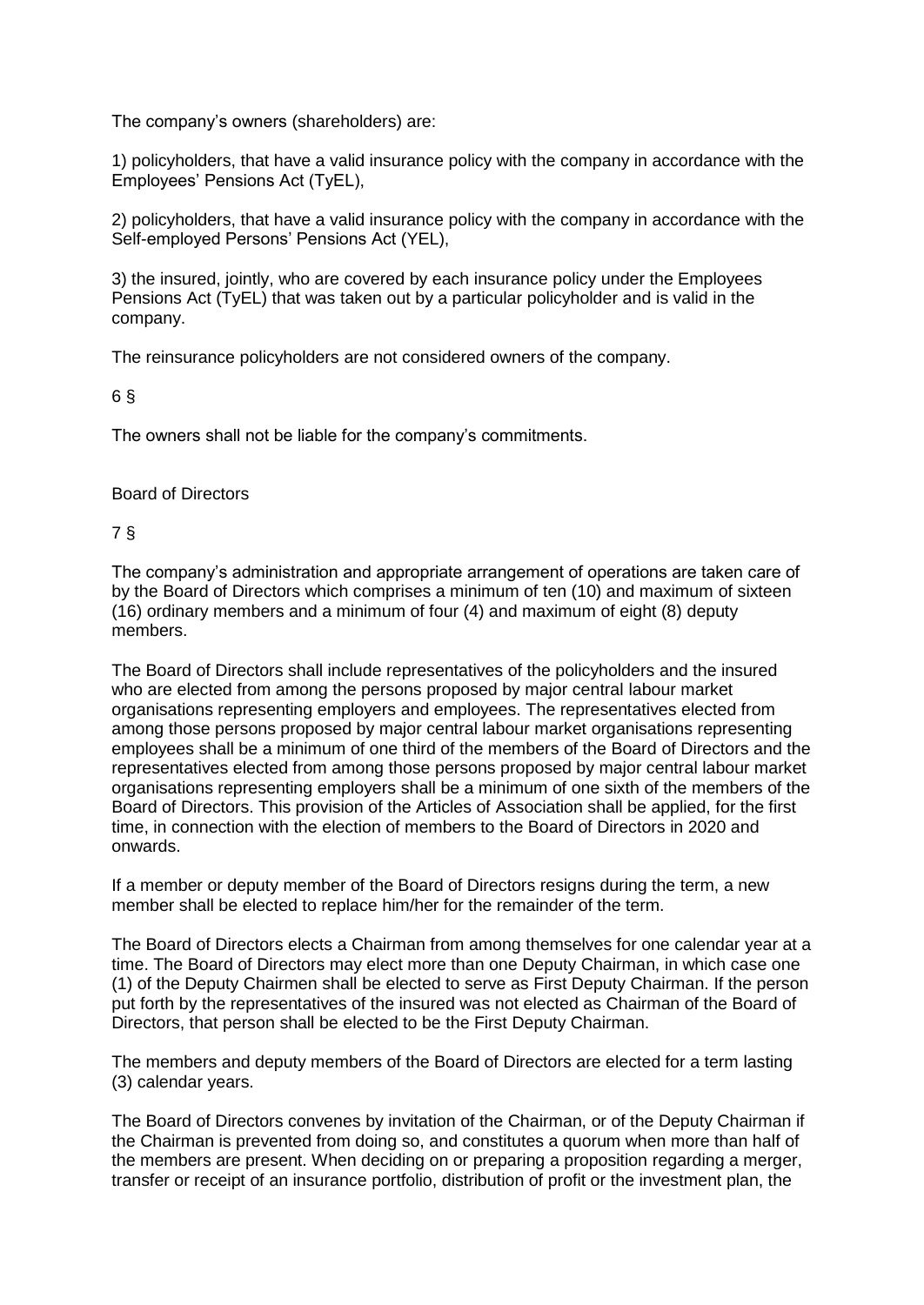decision of the Board of Directors shall be the opinion favoured by at least two thirds of the members of the Board of Directors present. As concerns other matters, the decision of the Board of Directors shall be the opinion favoured by more than half of those present, or if the votes are divided evenly, the opinion favoured by the Chairman.

Minutes shall be drawn up for each meeting of the Board of Directors.The Board of Directors shall elect preparatory committees to manage, at the very least, its appointment, remuneration and auditing issues. More precise instructions on the committees are presented in the operating procedure of the Board of Directors.

Managing Director and Deputy Managing Director

# 8 §

The company has a Managing Director who is appointed by the Board of Directors.

The company may also have as many Deputy Managing Directors and Directors as is decided by the Board of Directors. The Board of Directors appoints the Deputy Managing Directors and Directors. The Board of Directors may appoint one (1) Deputy Managing Director to serve as the acting Managing Director.

## Supervisory Board

# 9 §

The company has a Supervisory Board which consists of a minimum of twenty-eight (28) and maximum of fifty-six (56) members.

The Supervisory Board shall include representatives of the policyholders and the insured who are elected from among the persons proposed by major central labour market organisations representing employers and employees. The representatives elected from among those persons proposed by major central labour market organisations representing employees shall be a minimum of one third of the members of the Supervisory Board and the representatives elected from among those persons proposed by major central labour market organisations representing employers shall be a minimum of one sixth of the members of the Supervisory Board. This provision of the Articles of Association shall be applied, for the first time, in connection with the election of members to the Supervisory Board for the term beginning at the end of the Annual General Meeting in 2019 and onwards.

The members of the Supervisory Board are elected for a term lasting three (3) years. The term begins at the end of the General Meeting in which he/she was elected, and ends at the end of the Annual General Meeting in which the member is scheduled to resign. Each year, one third or the nearest corresponding number of members shall resign. The General Meeting can decide to shorten a member's term to less than three (3) years if such a measure is necessary to even out the number of resignations.

If the decision is made to further increase the number of members of the Supervisory Board, the General Meeting shall, at the same time, decide the duration of the term of each new member. If a member resigns during the course of the term, the term of the new member elected to replace him/her shall last for the remainder of the existing term.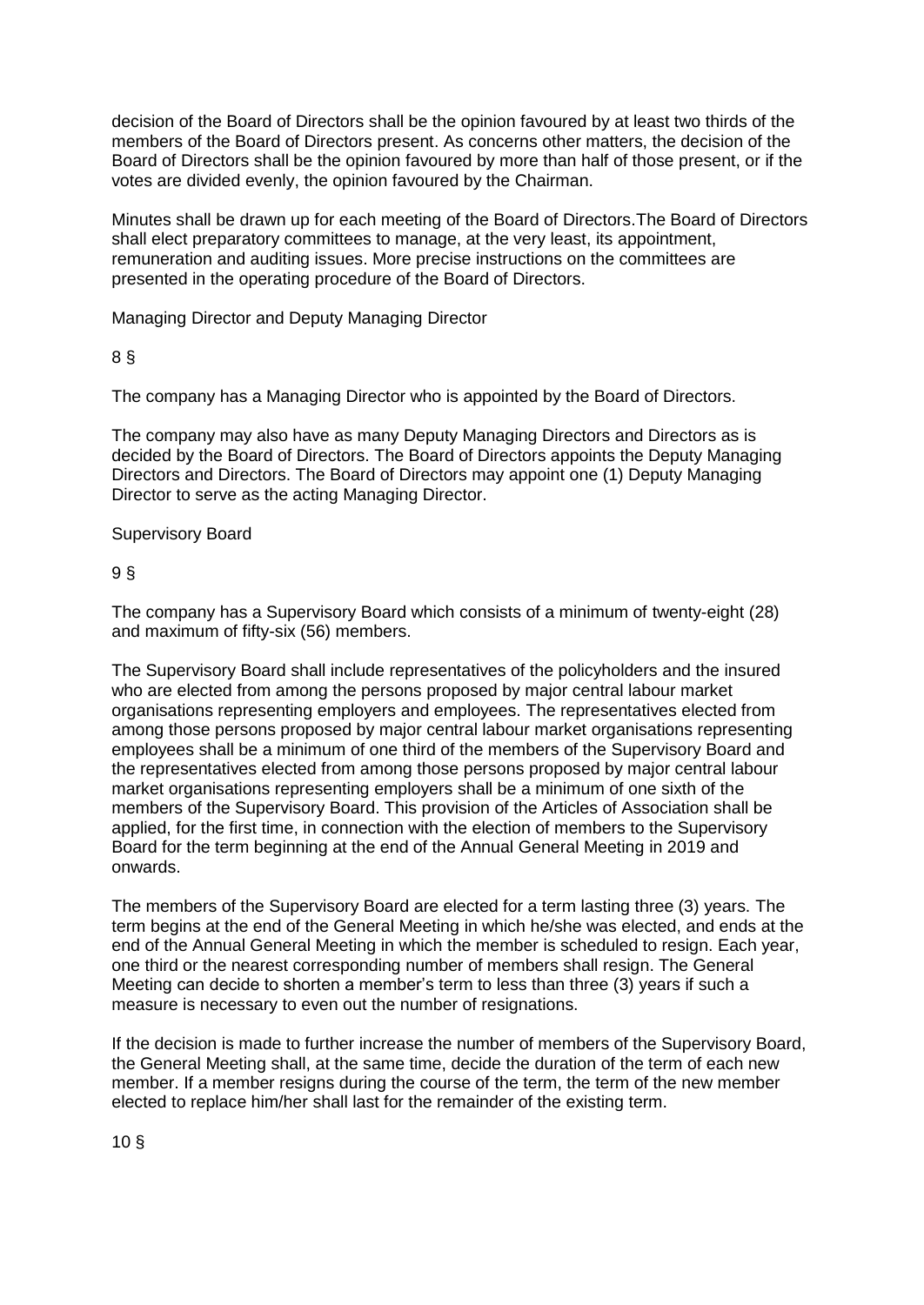Each year, the Supervisory Board elects, from among its own members, a Chairman and one (1) or more Deputy Chairmen, in which case one (1) of the Deputy Chairmen shall be elected as First Deputy Chairman. Either the Chairman or the First Deputy Chairman shall be a person put forth by the insured.

The Supervisory Board convenes by invitation of the Chairman, or the Deputy Chairman if the Chairman is prevented from doing so, or by the decision of the Board of Directors. If the Chairman and Deputy Chairman of the Supervisory Board are prevented from serving as Chairman at the meeting, the meeting shall be chaired by the member of the Supervisory Board elected at the meeting. The Supervisory Board constitutes a quorum when more than half of the members are present. In the meetings of the Supervisory Board, decisions shall be made by a simple majority of votes. If the votes are divided evenly, the deciding vote shall be the opinion favoured by the Chairman, except in the election of the Chairman, in which case the matter is solved by a drawing of lots.

The members and deputy members of the Board of Directors, the Managing Director and the Deputy Managing Director are entitled to be present and use their right to speak in the meetings of the Supervisory Board.

Minutes shall be drawn up for each meeting of the Supervisory Board.

11 §

The duties of the Supervisory Board are

1) to supervise the company's administration under the leadership of the Board of Directors and the Managing Director;

2) to decide on the number of members and deputy members in the Board of Directors;

3) to elect and relieve members and deputy members of the Board of Directors, and to decide on the remuneration payable to members and the bases for compensation for their travel expenses;

4) to elect the members, Chairman and Deputy Chairman of the Election Committee, and to decide on the remuneration payable to members of the Election Committee and the bases for compensation for their travel expenses.

Election Committee

### 12 §

The Supervisory Board of the company elects an Election Committee that consists of six (6) members. The members of the Election Committee shall be members of the Supervisory Board or the Board of Directors, and half of the members shall be elected from among persons proposed by the members of the Supervisory Board representing the policyholders and half from among persons proposed by the members of the Supervisory Board representing the insured.

The Election Committee shall elect a Chairman and Deputy Chairman, and one of them shall be a person put forth by the representatives of the insured.

The Election Committee prepares, for the General Meeting, proposals concerning the remuneration payable to the members of the Supervisory Board and the election of the members of the Supervisory Board.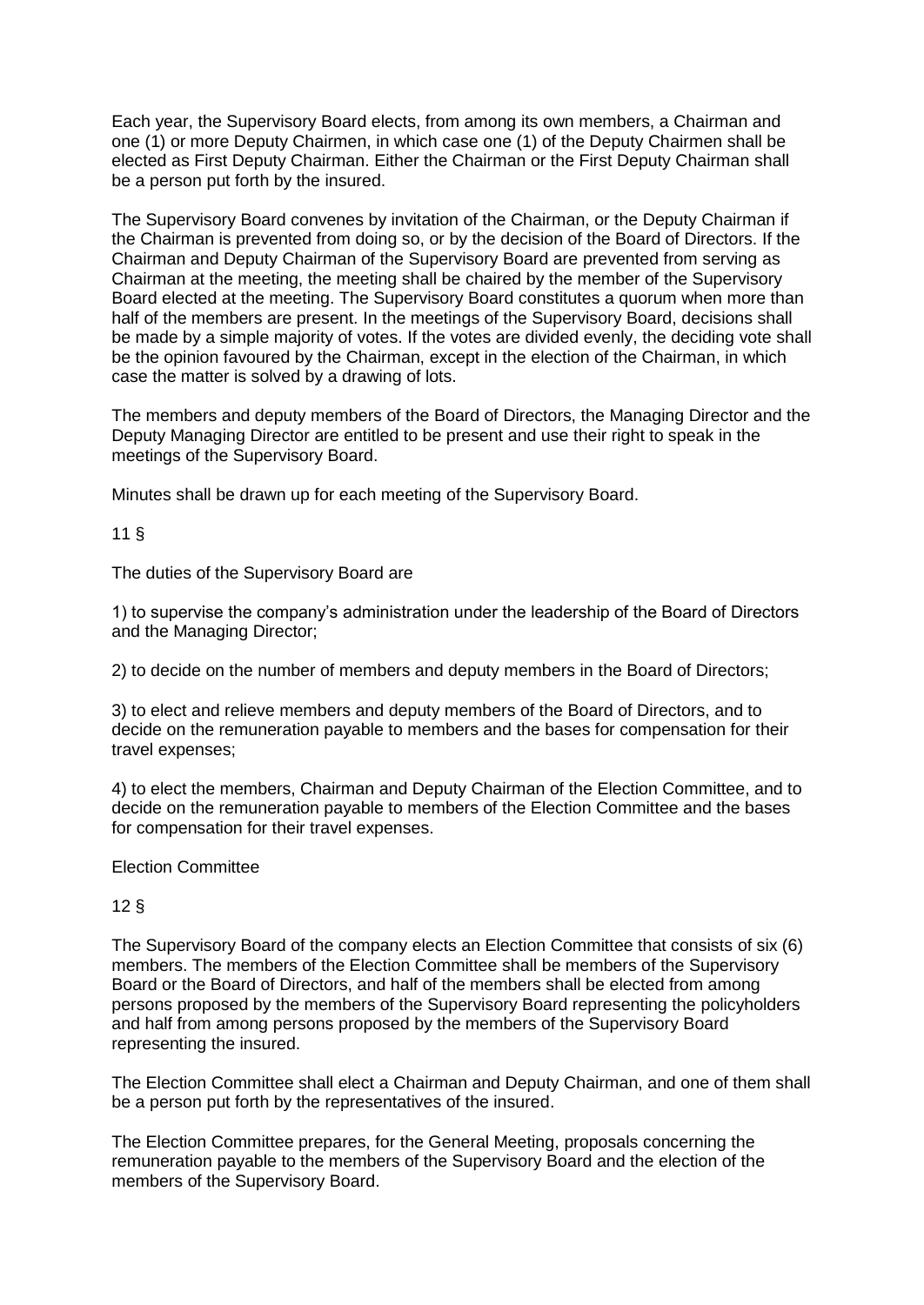The Election Committee also prepares, for the Supervisory Board, proposals concerning the remuneration payable to the members of the Board of Directors and the election of the members of the Board of Directors.

The members of the Election Committee shall be elected in the first meeting of the Supervisory Board following the Annual General Meeting. The term of the members is three (3) full calendar years following their election. If an Election Committee member's term in the relevant administrative body of the company ends, the membership in the Election Committee shall end simultaneously, unless the member is immediately re-elected for a new term in the administrative body. If a member of the Election Committee resigns from the Election Committee during the term of the Committee, a new member shall be elected to replace him/her for the remainder of the term. If the remaining members of the Election Committee constitute a quorum, the election can be postponed until the next meeting of the Supervisory Board, at which the election would ordinarily be performed.

The invitation to the meeting of the Election Committee shall be sent to the members in good time and no later than three (3) business days before the meeting. The Election Committee convenes by invitation of the Chairman, or of the Deputy Chairman if the Chairman is prevented from doing so, and constitutes a quorum when more than half of the members are present. At the meetings of the Election Committee, decisions shall be made by a simple majority of votes. If the votes are divided evenly, the deciding vote shall be the opinion favoured by the Chairman. Minutes shall be drawn up for each meeting of the Election Committee.

Representation

13 §

The company is represented by:

1) the members and deputy members of the Board of Directors, the Managing Director and the acting Managing Director, two together;

2) any other persons to whom the Board of Directors has assigned the right to represent the company together with one of the persons mentioned in item 1 or some other authorised person.

**Auditors** 

14 §

The company shall have a minimum of one (1) and a maximum of two (2) auditors. If the auditor is not an audit firm, the company shall also appoint a minimum of one (1) and a maximum of two (2) deputy auditors. The auditor and deputy auditor shall be an Authorised Public Accountant (KHT) or an audit firm whose appointed auditor is an Authorised Public Accountant (KHT).

The term of the auditor ends at the close of the next Annual General Meeting.

15 §

The financial period of the company is one calendar year.

16 §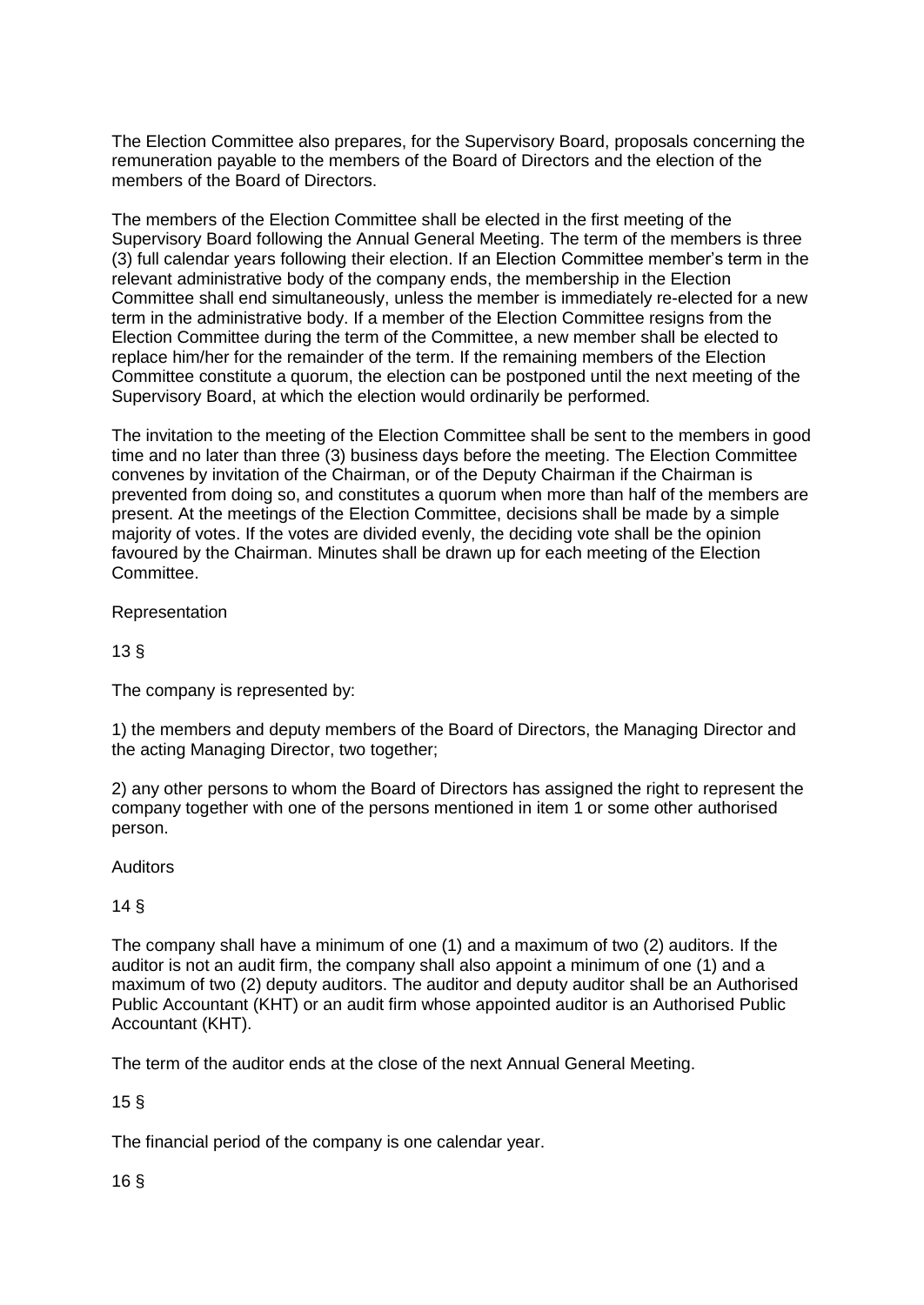The Board of Directors shall present the financial statements to the auditors no later than one month before the Annual General Meeting.

The auditors shall present the auditors' report to the Board of Directors no later than two weeks before the Annual General Meeting at which the financial statements are to be confirmed.

General Meeting

17 §

The Annual General Meeting shall be held annually by the end of May on a date decided on by the Board of Directors.

The notice of the meeting shall be delivered no later than two (2) weeks, and for Extraordinary General Meetings, one (1) week before the last date of registration for the meeting. The notice of the meeting is delivered through its publication on the company's website. Furthermore, the Board of Directors may, at its own discretion, publish a notice about the Annual General Meeting in one or more newspapers.

Copies of the financial statements, Board of Directors' report and auditors' report shall be available for viewing at the company headquarters or on the company website for a minimum of one week before the Annual General Meeting.

In order to participate in the meeting, a shareholder is obligated to inform the company about the intended participation by the deadline specified on the notice of the meeting, which can be, at the earliest, five (5) days before the meeting.

18 §

The General Meeting shall be opened by the Chairman of the Supervisory Board or the Deputy Chairman if the Chairman is prevented from doing so, or by the Chairman or Deputy Chairman of the Board of Directors.

The members and deputy members of the Board of Directors, the members of the Supervisory Board, the Managing Director and the Deputy Managing Director are entitled to be present and use their right to speak at the General Meeting.

The voting shall be carried out by closed ballot, if one of the present shareholders so requires. In case of a tie, the vote of the Chairman serves as the deciding vote, except in elections where the matter is decided by the drawing of lots.

Minutes shall be kept at the General Meeting. This task shall be assigned to the secretary appointed by the Chairman of the General Meeting. The minutes shall be signed by the Chairman and secretary. In addition, the minutes shall be examined and signed by at least one person with the right to vote who is elected at the meeting.

### 19 §

The right to vote in the General Meeting is held by the owners specified in Section 5, Subsection 1, items 1 and 2 of these Articles of Association and representatives of the insured as specified in Section 5, Subsection 1, item 3. A representative may only represent the insured of one (1) policyholder or group as specified below, and the representative shall also be insured under one of the TyEL insurance policies represented by him/her.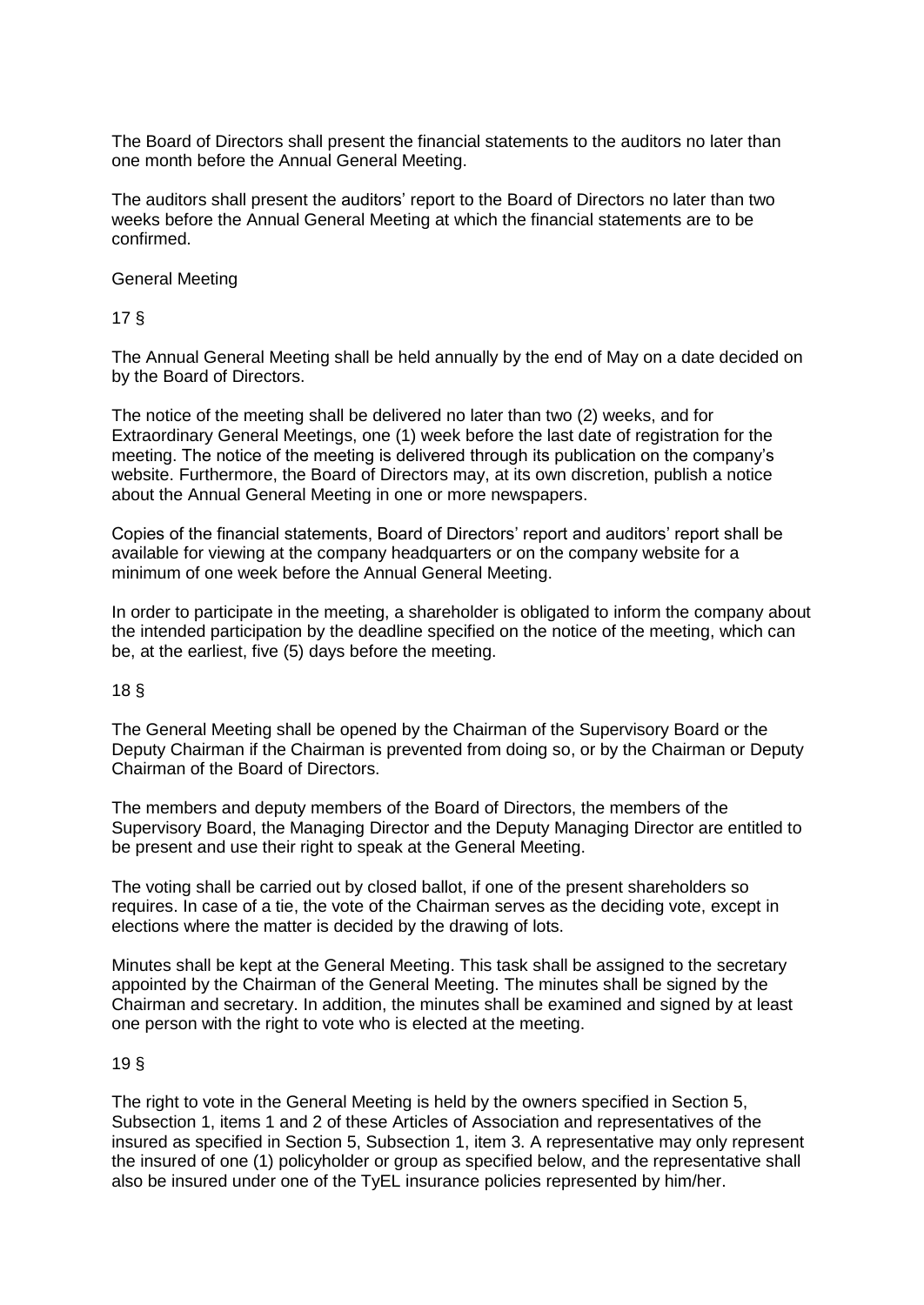One or more representatives can be elected to represent the insured in cases where a single policyholder has multiple TyEL insurance policies valid in the company or where several TyEL insurance policies are held by the companies within a group in accordance with the Companies Act. However, it is only possible to elect one representative for each TyEL insurance policy.

The election of the representative, and whether one or more representatives are elected according to subsection 2 and which insurance policies those representatives represent, shall be decided on by representatives of the personnel groups referred to in the Act on Cooperation within Undertakings and, in terms of the aforementioned group, those representatives of personnel who were elected for group co-operation in accordance with the aforementioned Act. Unless the policyholder has specifically named personnel representatives, the aforementioned election shall be carried out, separately for each insurance policy, by the general meeting of the insured who are covered by the TyEL insurance policies, or if a policyholder has multiple TyEL insurance policies valid in the company, by the general meeting of the insured covered by these insurance policies.

The election of a representative shall be stated in a document that is signed by the Chairman of the election meeting. This document is the representative's authorisation for the purpose of the General Meeting. The insurance policy or policies under which the insured represented by the representative are covered shall be specified in the document.

The number of votes held as related to each insurance policy is one (1) vote per each full 100 euro share of insurance premium paid during the previous calendar year. The number of votes per policy is, however, a minimum of two (2) votes.

The number of votes for a TyEL insurance policy or for each insurance policy, if the policyholder has multiple TyEL insurances valid in the company, shall be divided between the policyholder and the representative of the insured in proportion to the employer's and employee's average premium percentage as determined by the Employees Pensions Act. The number of votes thus achieved shall be rounded up to the nearest integer. If the number of votes for an insurance policy is two (2) votes, one vote shall belong to the policyholder and the other to the representative of the insured.

When the number of votes for insurance policies is being divided as specified in subsection 6 between the policyholder and representative of the insured, the premium percentages for that year, on whose insurance premium the number of votes is based, shall be used.

At the General Meeting, the maximum number of votes cast by one party on its own behalf or, as a proxy, for another party is one tenth of the total number of votes represented at the meeting.

20 §

The Annual General Meeting: shall be presented with

1) financial statements, consolidated financial statements and the Board of Directors' report,

2) the auditors' report,

shall decide on

3) confirmation of the financial statements and the consolidated financial statements,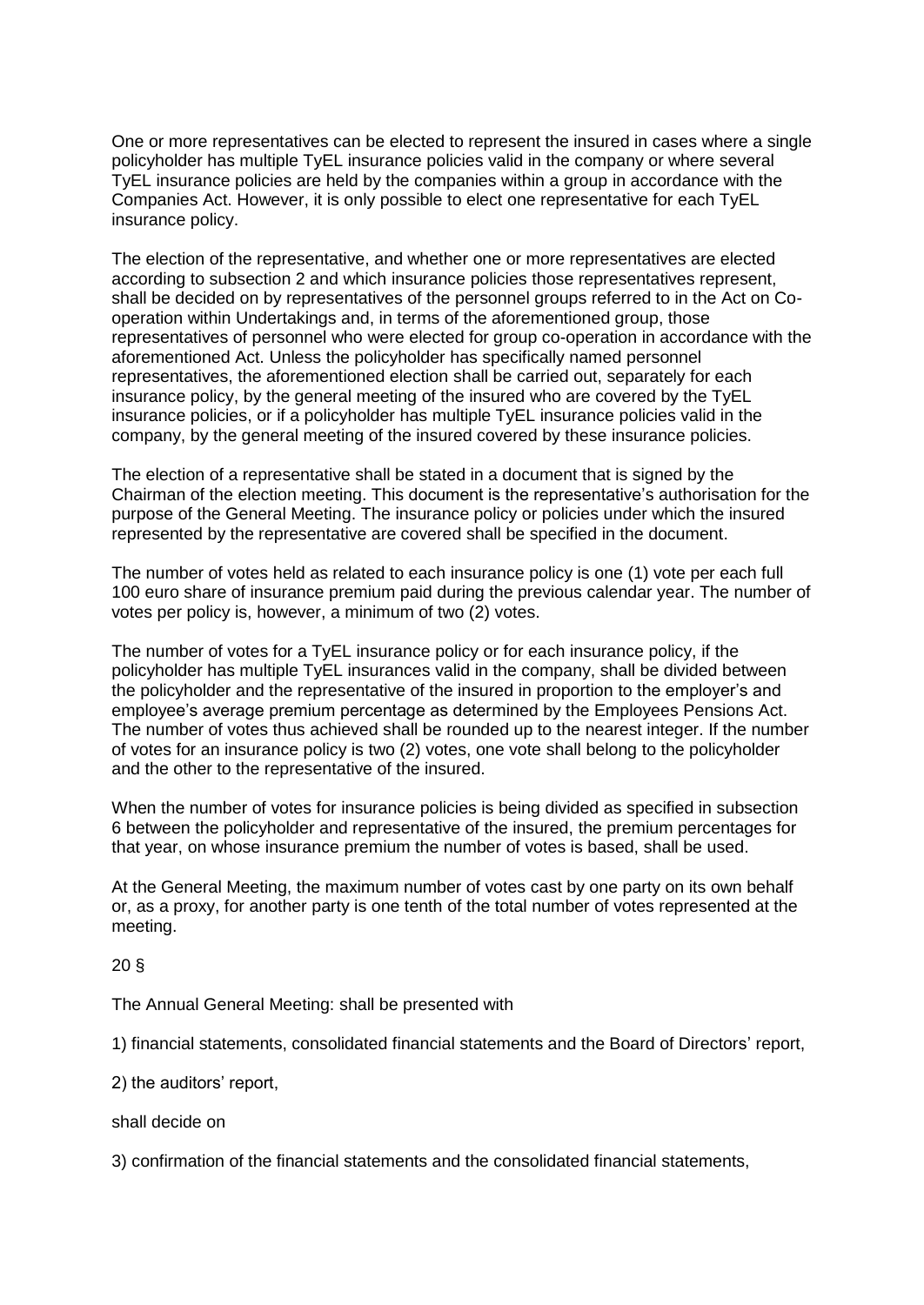4) the use of the profit shown by the confirmed balance sheet,

5) the granting of discharge from personal liability to the members of the Supervisory Board

and Board of Directors and the Managing Director,

6) the number of members on the Supervisory Board,

7) the number of auditors and deputy auditors,

8) the remuneration of the members of the Supervisory Board and auditors, and the bases for the compensation of their travel expenses,

shall elect

9) the members of the Supervisory Board,

10) the auditors and, if necessary, deputy auditors.

## 21 §

If a shareholder wishes to have a matter, which, by virtue of legislation, falls within the scope of the General Meeting, to be handled at the General Meeting, a written request to this effect shall be submitted to the Board of Directors well in advance, so that the matter can be included in the notice of the meeting.

#### Specific provisions

### 22 §

Other notices to the shareholders shall be delivered in the same way as the notice of the Annual General Meeting as specified in Section 17.

### 23 §

A decision concerning an amendment of the Articles of Association, a company merger, the transfer of the insurance portfolio or a part thereof, and the initiation of liquidation procedures are only valid if they are favoured by shareholders holding at least two thirds (2/3) of the votes cast at the meeting

As an exception to the aforementioned provision, the company's Board of Directors shall make the decision concerning the transfer of an employer-specific insurance portfolio in cases where the insurance portfolio to be transferred is a maximum of ten per cent of the company's technical provisions in accordance with the Act on Pension Insurance Companies.

### 24 §

Disputes between the company, as one party, and the Board of Directors, a member or deputy member of the Board of Directors, the Managing Director, the Deputy Managing Director or the auditor, as the other party, shall be solved in compliance with the arbitration procedure as prescribed in the Limited Liability Companies Act and the Arbitration Act.

The Chairman of the arbitrators is appointed by the Central Chamber of Commerce of Finland.